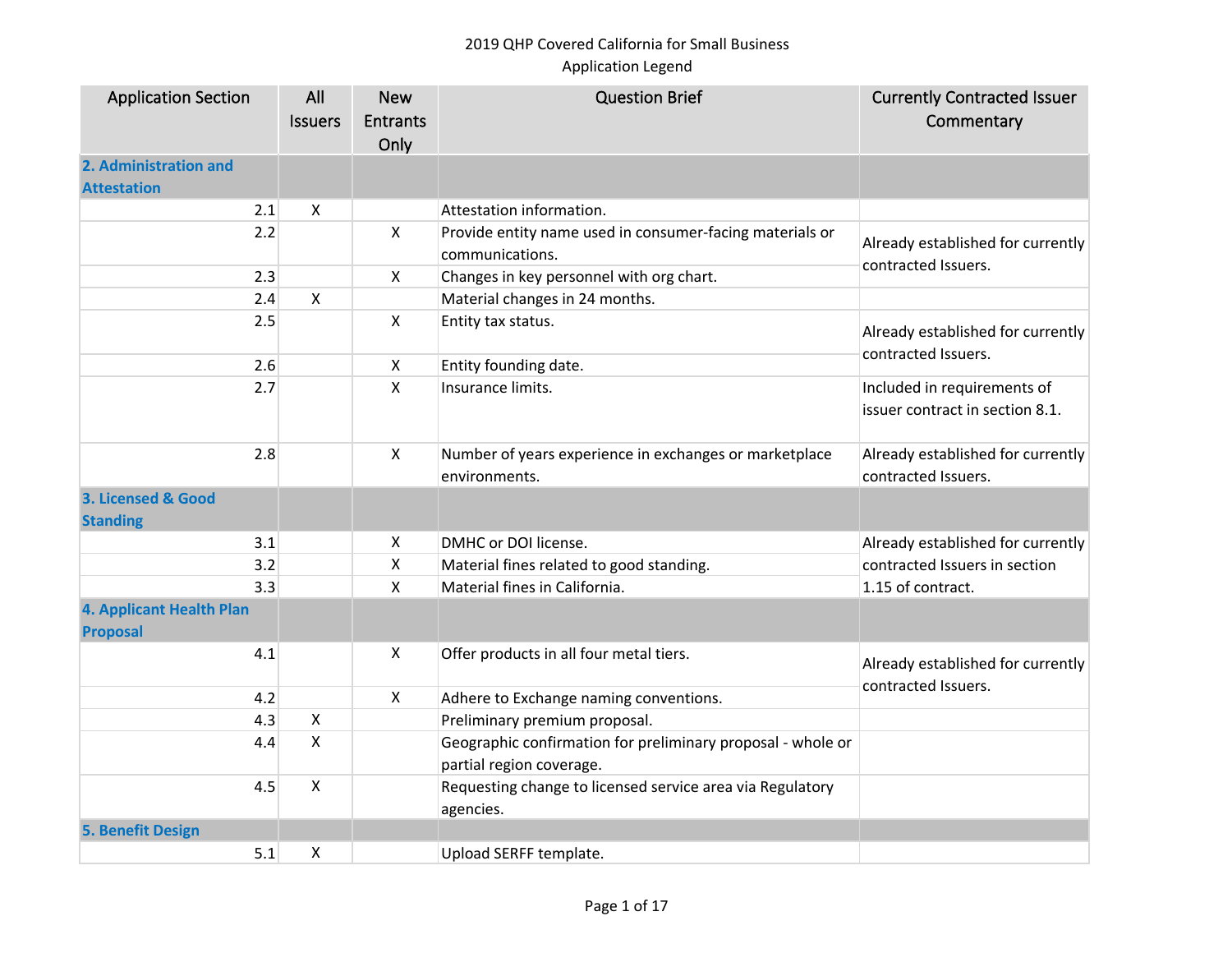| <b>Application Section</b>     | All<br><b>Issuers</b>     | <b>New</b><br>Entrants<br>Only | <b>Question Brief</b>                                                           | <b>Currently Contracted Issuer</b><br>Commentary |
|--------------------------------|---------------------------|--------------------------------|---------------------------------------------------------------------------------|--------------------------------------------------|
| 5.2                            | X                         |                                | Any operational barriers to 2019 plan design.                                   |                                                  |
| 5.3                            | X                         |                                | Include 2019 plan design deviations.                                            |                                                  |
| 5.4                            | $\boldsymbol{\mathsf{X}}$ |                                | Offering all ten EHPs.                                                          |                                                  |
| 5.5                            | $\mathsf{x}$              |                                | Offering pediatric dental.                                                      |                                                  |
| 5.6                            |                           | X                              | Will QHPs include non-emergent OON services.                                    | Already established with                         |
| 5.7                            |                           | $\mathsf{X}$                   | Telehealth capabilities.                                                        | currently contracted issuers.                    |
| 5.8                            | $\mathsf{X}$              |                                | Submit draft of EOC.                                                            |                                                  |
| 5.9                            |                           | $\mathsf{X}$                   | Offer benefits with 4 drug tiers.                                               | Already established with                         |
| 5.10                           |                           | X                              | How formulary will be compliant with CA Health and Safety<br>code.              | Currently contracted Issuers.                    |
| 5.11                           | $\boldsymbol{\mathsf{X}}$ |                                | <b>Medicare Part D Plans</b>                                                    |                                                  |
| 5.12                           | $\mathsf{x}$              |                                | <b>Alternate Benefit Designs</b>                                                |                                                  |
| <b>6. Operational Capacity</b> |                           |                                |                                                                                 |                                                  |
| 6.1 Issuer Operations and      |                           |                                |                                                                                 |                                                  |
| <b>Account Management</b>      |                           |                                |                                                                                 |                                                  |
| Support                        |                           |                                |                                                                                 |                                                  |
| 6.1.1                          | $\boldsymbol{\mathsf{X}}$ |                                | Off exchange membership totals.                                                 |                                                  |
| 6.1.2                          | X                         |                                | Delivery initiatives over the next 24 months.                                   |                                                  |
| 6.1.3                          |                           | $\mathsf{X}$                   | Subcontractor information.                                                      |                                                  |
| 6.1.4                          |                           | X                              | Offshore services.                                                              | Already established with                         |
| 6.1.5                          |                           | X                              | Summary of Applicant's capabilities and how long have they<br>been in business. | Currently contracted Issuers.                    |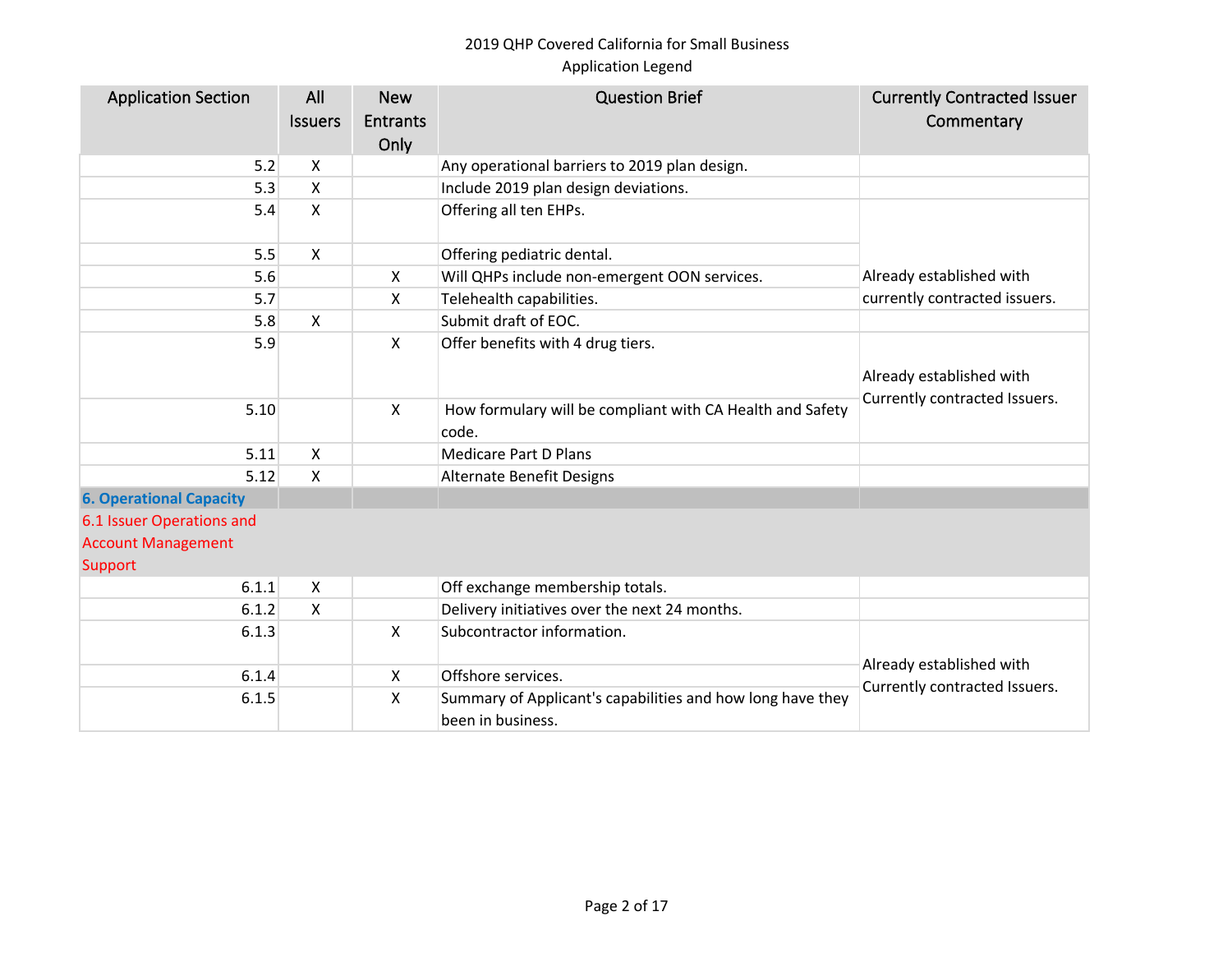| <b>Application Section</b>       | All            | <b>New</b>      | <b>Question Brief</b>                              | <b>Currently Contracted Issuer</b>               |
|----------------------------------|----------------|-----------------|----------------------------------------------------|--------------------------------------------------|
|                                  | <b>Issuers</b> | <b>Entrants</b> |                                                    | Commentary                                       |
|                                  |                | Only            |                                                    |                                                  |
| 6.2 Implementation               |                |                 |                                                    |                                                  |
| Performance                      |                |                 |                                                    |                                                  |
| 6.2.1                            |                | X               | Submit detailed implementation plan.               |                                                  |
| 6.2.2                            |                |                 | Remove and consolidate with 6.2.1.                 | No implementation activities                     |
| 6.2.3                            |                | X               | Submit Open Enrollment readiness plan.             | required for currently                           |
| 6.2.4                            |                | X               | Process for managing new enrollees.                | contracted Issuers.                              |
| 6.2.5                            |                | $\mathsf{X}$    | % incoming membership that would require resource  |                                                  |
|                                  |                |                 | increases.                                         |                                                  |
| <b>7. Customer Service</b>       |                |                 |                                                    |                                                  |
| 7.1                              |                | X               | Conform with Health and Safety Code Section 1368.  |                                                  |
| 7.2                              |                | X               | Service hours.                                     |                                                  |
| 7.3                              |                | Χ               | 80% of calls within 30 seconds agreement.          |                                                  |
| 7.4                              |                | X               | Ratio of CSRs to Exchange members.                 |                                                  |
| 7.5                              |                | X               | Training modalities for CSRs.                      |                                                  |
| 7.6                              |                | Χ               | Training tools and resources used for CSRs.        |                                                  |
| 7.7                              |                | Χ               | Length of training for CSRs.                       | Customer service requirements                    |
| 7.8                              |                | Χ               | Refresher training frequency.                      | already established for currently                |
| 7.9                              |                | Χ               | Languages spoken.                                  | contracted Issuers.                              |
| 7.10                             |                | Χ               | Language line support.                             |                                                  |
| 7.11                             |                | X               | Changes required to support Exchange membership.   |                                                  |
| 7.12                             |                | X               | Tools used to monitor consumer experience.         |                                                  |
| 7.13                             |                | X               | CSR quality service metrics and scorecard.         |                                                  |
| 7.14                             |                | Χ               | How many calls per CSR are scored per week.        |                                                  |
| 7.15                             |                |                 | <b>REMOVE</b>                                      |                                                  |
| <b>8. Financial Requirements</b> |                |                 |                                                    |                                                  |
| 8.1                              |                | X               | Payment Discrepancy Resolution and Report Glossary | Financial requirements already                   |
| 8.2                              |                | Χ               | Perform financial reconciliation                   | established for currently<br>contracted Issuers. |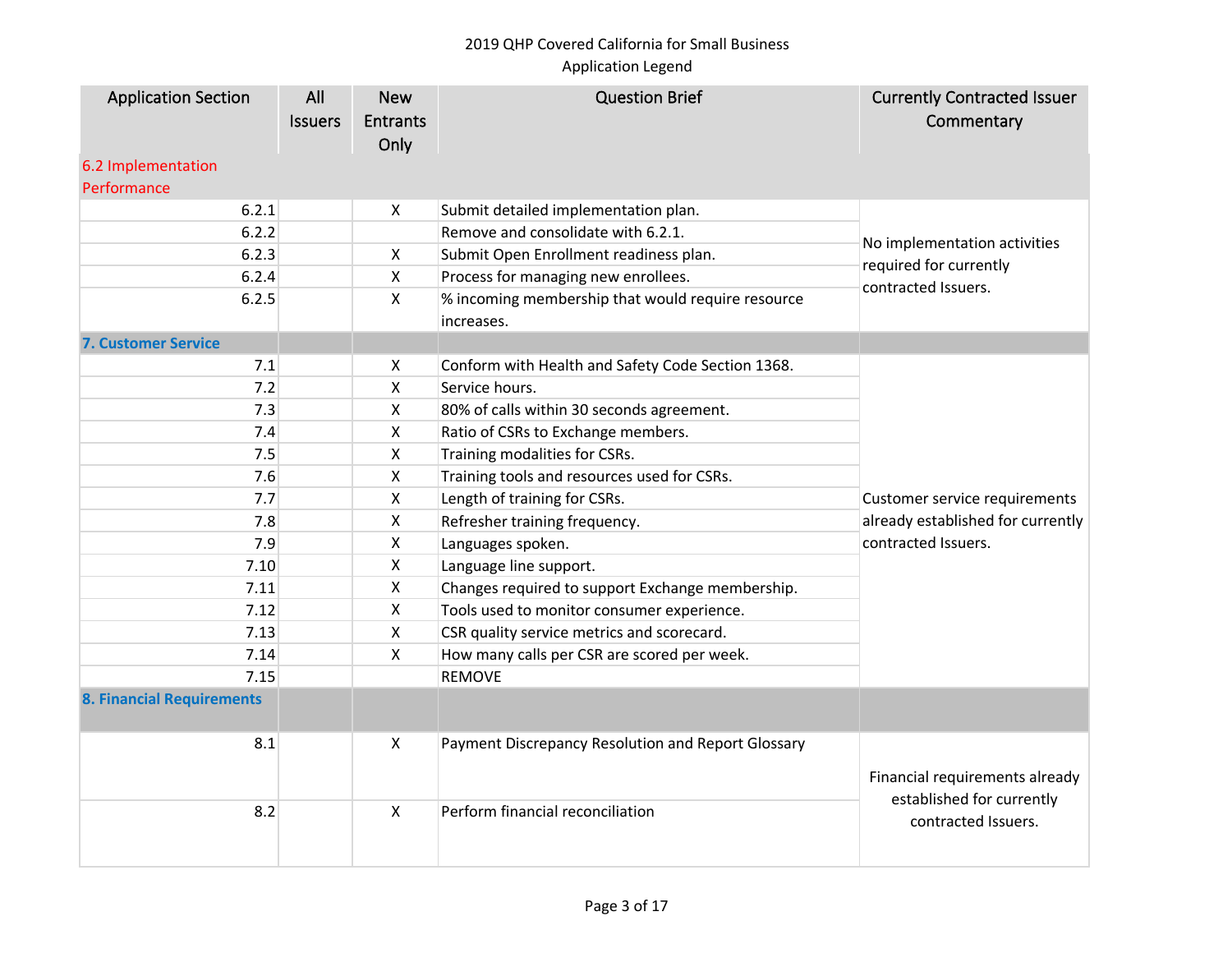| <b>Application Section</b> | All<br><b>Issuers</b> | <b>New</b><br><b>Entrants</b><br>Only | <b>Question Brief</b>                                                           | <b>Currently Contracted Issuer</b><br>Commentary                                   |
|----------------------------|-----------------------|---------------------------------------|---------------------------------------------------------------------------------|------------------------------------------------------------------------------------|
| 8.3                        |                       | X                                     | <b>REMOVE</b>                                                                   | Financial requirements already<br>established for currently<br>contracted Issuers. |
| 9. Fraud, Waste and Abuse  |                       |                                       |                                                                                 |                                                                                    |
| <b>Detection</b>           |                       |                                       |                                                                                 |                                                                                    |
| 9.1 Prevention             |                       |                                       |                                                                                 |                                                                                    |
| 9.1.1                      |                       | X                                     | Roles and responsibilities of fraud team.                                       |                                                                                    |
| 9.1.2                      |                       | X.                                    | Fraud risk assessments.                                                         |                                                                                    |
| 9.1.3                      |                       | X                                     | Anti-fraud strategies.                                                          |                                                                                    |
| 9.1.4                      |                       | X.                                    | Safeguarding SSNs.                                                              | Already established for currently                                                  |
| 9.1.5                      |                       | X                                     | Provider contracting policies to address identity theft at<br>point of service. | contracted Issuers.                                                                |
| 9.1.6                      |                       | X.                                    | Steps taken after identity theft.                                               |                                                                                    |
| 9.1.7                      |                       | Χ                                     | Steps taken to conduct UM review after identity theft.                          |                                                                                    |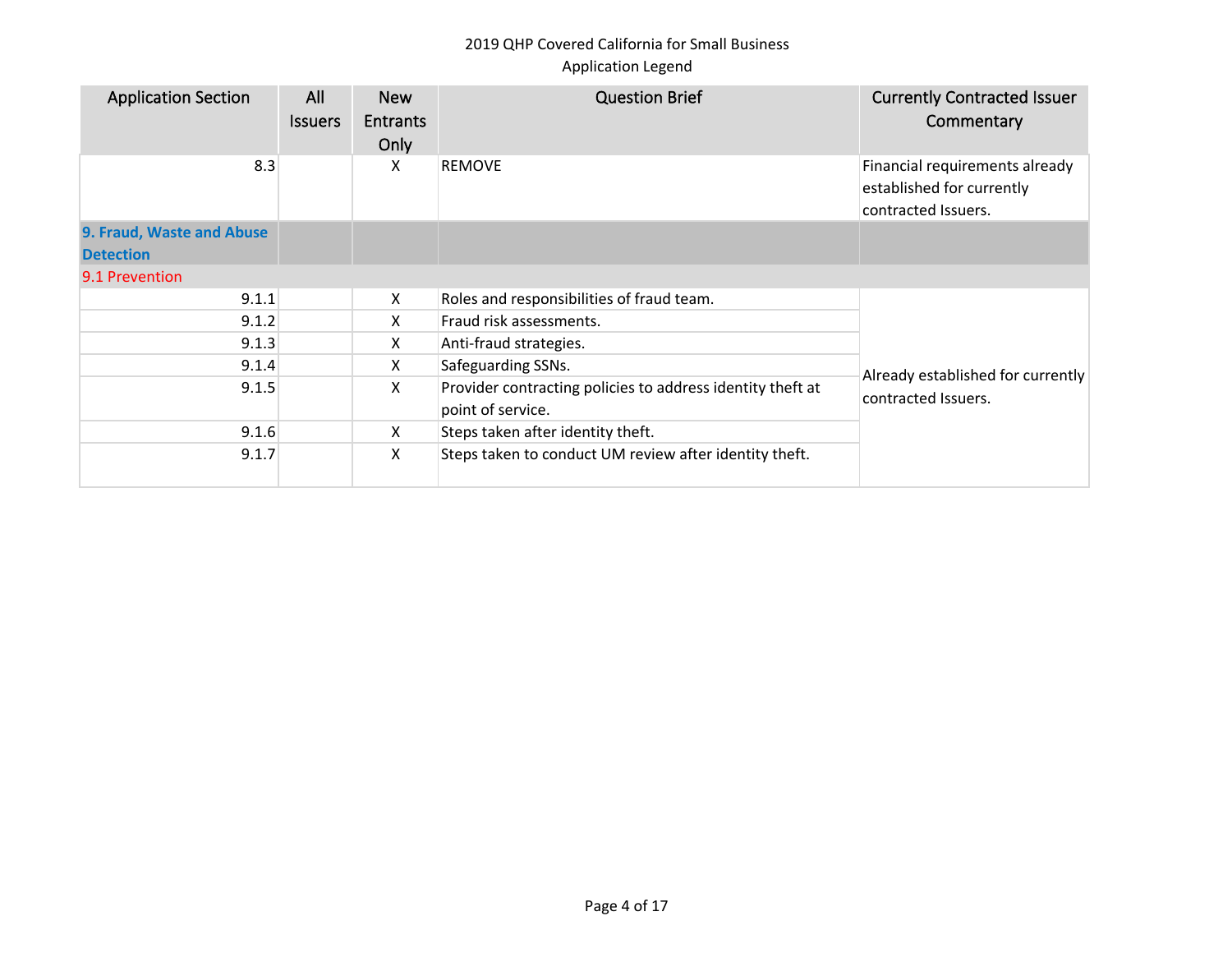# 2019 QHP Covered California for Small Business

## Application Legend

| <b>Application Section</b> | All            | <b>New</b>      | <b>Question Brief</b>                                                    | <b>Currently Contracted Issuer</b>                                 |  |
|----------------------------|----------------|-----------------|--------------------------------------------------------------------------|--------------------------------------------------------------------|--|
|                            | <b>Issuers</b> | <b>Entrants</b> |                                                                          | Commentary                                                         |  |
|                            |                | Only            |                                                                          |                                                                    |  |
| 9.2 Detection              |                |                 |                                                                          |                                                                    |  |
| 9.2.1                      |                | X               | Data sets of tools to detect unusual patterns of care.                   |                                                                    |  |
| 9.2.2                      |                | X               | Internal/External fraud awareness program.                               |                                                                    |  |
| 9.2.3                      |                | X               | How to report fraud (consumer or provider).                              |                                                                    |  |
| 9.2.4                      |                | X               | Describe employee integrity activities.                                  | Already established for currently                                  |  |
| 9.2.5                      |                | X               | SEP policies.                                                            | contracted Issuers.                                                |  |
| 9.2.6                      |                | X               | Policies and procedures used to respond to fraud.                        |                                                                    |  |
| 9.2.7                      |                | X               | Controls in place for evaluating enrollment/disenrollment<br>activities. |                                                                    |  |
| 9.2.8                      |                | X               | Describe UM processes to validate appropriate care.                      |                                                                    |  |
| 9.3 Response               |                |                 |                                                                          |                                                                    |  |
| 9.3.1                      |                | X               | Evaluation method for fraud, waste or abuse.                             | Already established for currently<br>contracted Issuers.           |  |
| 9.3.2                      |                | X               | Fraud, waste and abuse follow-up corrective action.                      |                                                                    |  |
| 9.3.3                      |                | X               | How investigations and adverse actions are used to enhance               |                                                                    |  |
|                            |                |                 | fraud prevention/detection.                                              |                                                                    |  |
| 9.3.4                      |                | X               | Revenue recovery process.                                                |                                                                    |  |
| 9.3.5                      |                | $\mathsf{X}$    | Recovery rates by calendar year.                                         | Already established in section<br>1.16 of current Issuer contract. |  |
| 9.3.6                      |                | $\mathsf{X}$    | Trends attributing to total loss from fraud on Exchange<br>business.     | Already established for currently                                  |  |
| 9.3.7                      |                | X               | Reporting fraud to law enforcement.                                      | contracted Issuers.                                                |  |
| 9.4 Audits and Reviews     |                |                 |                                                                          |                                                                    |  |
| 9.4.1                      |                | X               | Indicate frequency of reviews in functional areas.                       |                                                                    |  |
| 9.4.2                      |                | $\mathsf{X}$    | Indicate frequency of internal audits in functional areas.               |                                                                    |  |
| 9.4.3                      |                | $\mathsf{X}$    | What percent of claims were audited prior fiscal year.                   | Already established for currently<br>contracted Issuers.           |  |
| 9.4.4                      |                | $\mathsf{X}$    | Does the Applicant maintain an independent internal audit<br>function.   |                                                                    |  |
| 9.4.5                      |                | X               | If yes, provide a copy of the annual audit plan.                         |                                                                    |  |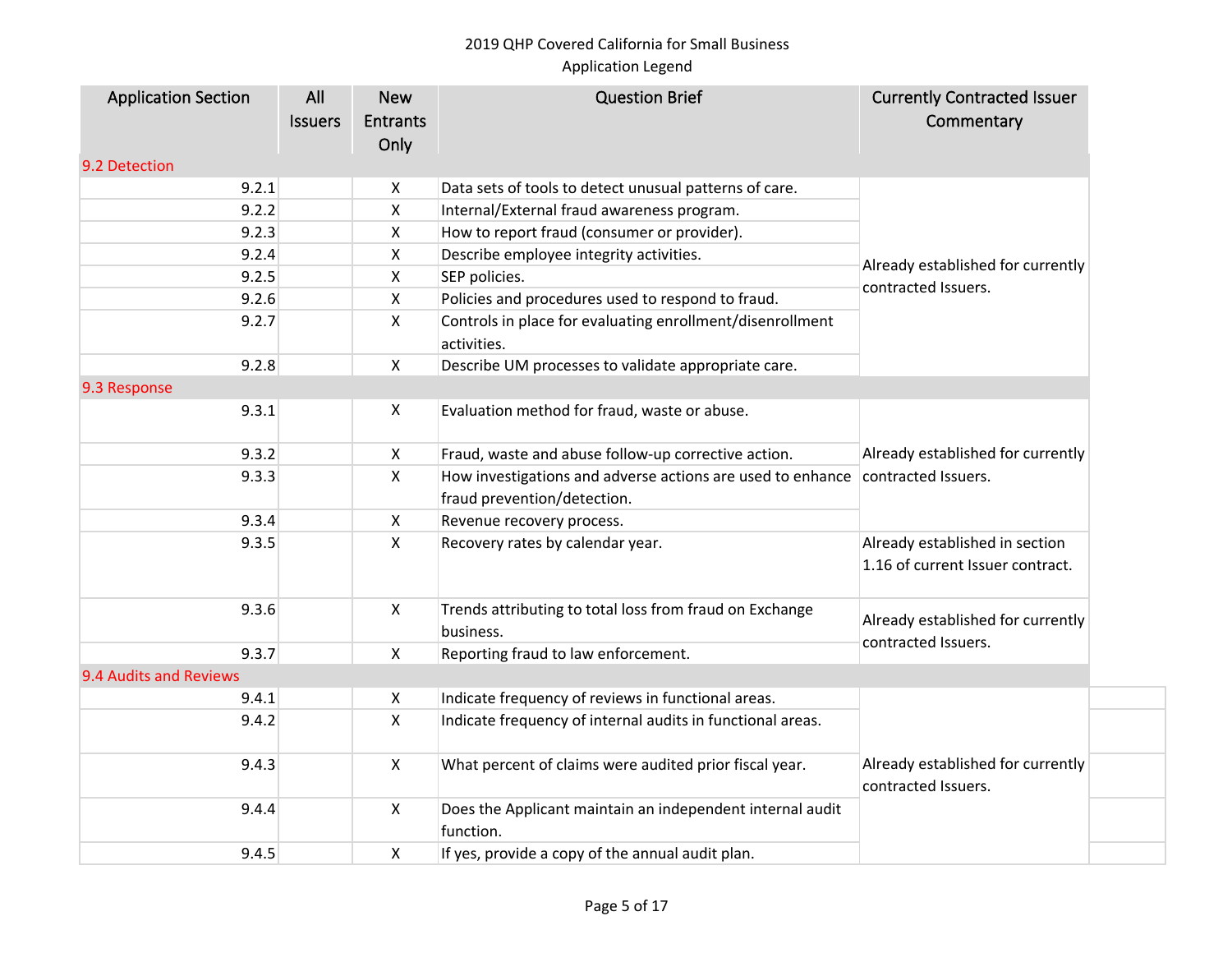| <b>Application Section</b>  | All            | <b>New</b>         | <b>Question Brief</b>                                                              | <b>Currently Contracted Issuer</b>                       |  |
|-----------------------------|----------------|--------------------|------------------------------------------------------------------------------------|----------------------------------------------------------|--|
|                             | <b>Issuers</b> | <b>Entrants</b>    |                                                                                    | Commentary                                               |  |
|                             |                | Only               |                                                                                    |                                                          |  |
| 9.4.6                       |                | X                  | Oversight authority over internal audit function.                                  |                                                          |  |
|                             |                |                    |                                                                                    | Already established for currently                        |  |
| 9.4.7                       |                | $\pmb{\mathsf{X}}$ | Does Applicant conduct audit of network, non-network, and                          | contracted Issuers.                                      |  |
|                             |                |                    | contractors.                                                                       |                                                          |  |
| 9.4.8                       | $\mathsf{X}$   |                    | External audit conducted or not (report by year).                                  |                                                          |  |
| 9.4.9                       |                | X                  | Reviewing non-contracted claims. Remove all text after first                       |                                                          |  |
|                             |                |                    | revised sentence.                                                                  |                                                          |  |
| 9.4.10                      |                | X                  | Using National Practitioner Data Bank for (re)credentialing.                       |                                                          |  |
| 9.4.11                      |                | X                  | Verifying providers are legitimate.                                                |                                                          |  |
| 9.4.12                      |                | X                  | Controls in place for monitoring referrals to a facility that the                  |                                                          |  |
|                             |                |                    | provider has a financial interest in.                                              |                                                          |  |
| 9.4.13                      |                | $\mathsf{X}$       | Types of claims and provider typically reviewed for fraud.                         | Already established for currently<br>contracted Issuers. |  |
| 9.4.14                      |                | X                  | Describe approaches Issuer takes to monitor these<br>providers.                    |                                                          |  |
| 9.4.15                      |                | $\mathsf{X}$       | Process used to validate provider information prior to<br>contracting.             |                                                          |  |
| 9.4.16                      |                | X                  | Validating information when a provider reports a change.                           |                                                          |  |
| 9.4.17                      | $\mathsf{X}$   |                    | Applicant agrees to subject itself to the Exchange for audits<br>and reviews, etc. |                                                          |  |
| 10. System for Electronic   |                |                    |                                                                                    |                                                          |  |
| <b>Rate and Form Filing</b> |                |                    |                                                                                    |                                                          |  |
| (SERFF)                     |                |                    |                                                                                    |                                                          |  |
| 10.1                        | X              |                    | Must be able to populate SERFF.                                                    |                                                          |  |
| 10.2                        | $\mathsf{X}$   |                    | Will submit corrections to SERFF within 3 business days.                           |                                                          |  |
| 10.3                        | $\mathsf{X}$   |                    | May not make any changes to SERFF once submitted to the                            |                                                          |  |
|                             |                |                    | Exchange without prior written notice.                                             |                                                          |  |
| <b>11. Electronic Data</b>  |                |                    |                                                                                    |                                                          |  |
| <b>Interface</b>            |                |                    |                                                                                    |                                                          |  |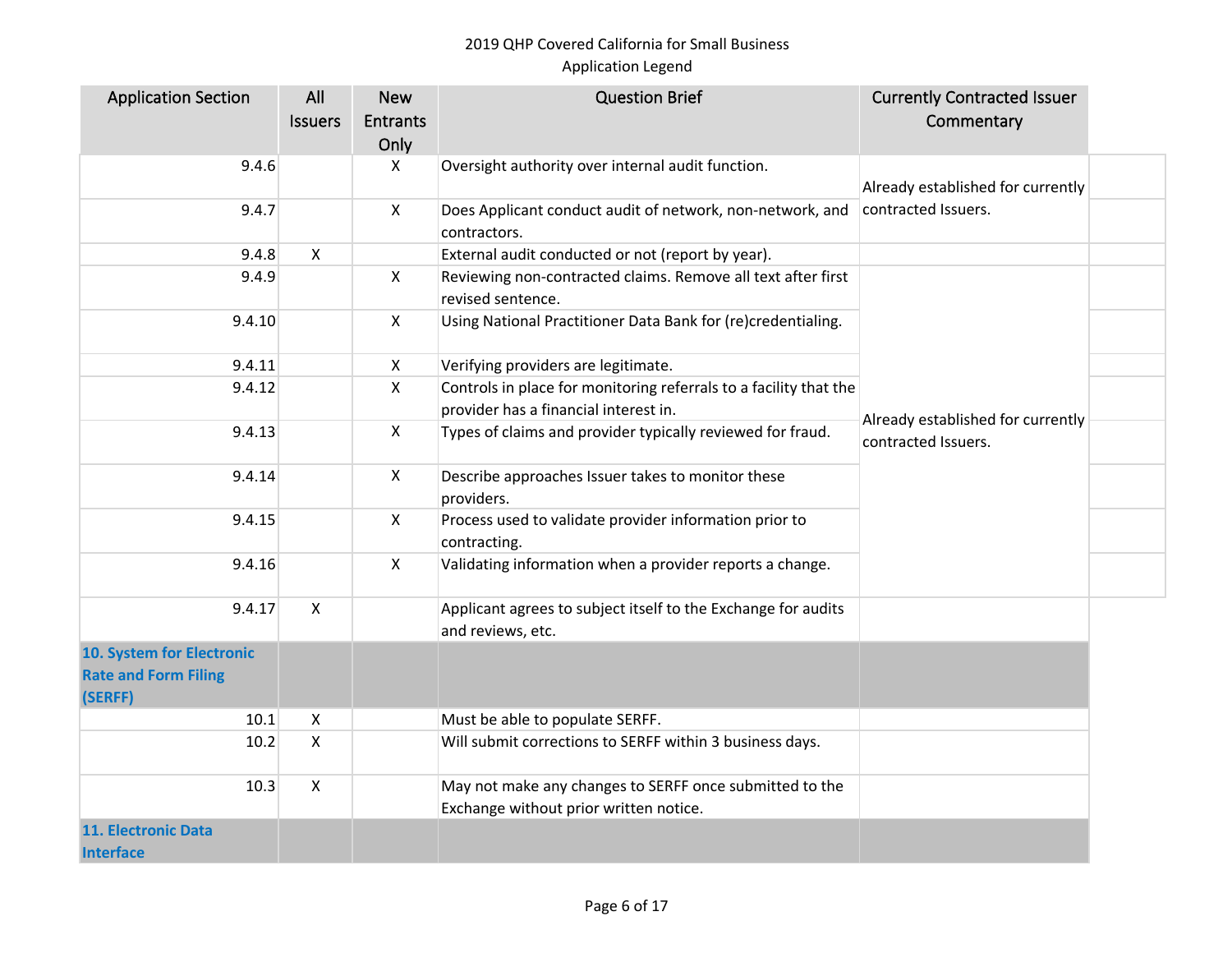| <b>Application Section</b>                          | All                       | <b>New</b>                | <b>Question Brief</b>                                                                                | <b>Currently Contracted Issuer</b>                       |
|-----------------------------------------------------|---------------------------|---------------------------|------------------------------------------------------------------------------------------------------|----------------------------------------------------------|
|                                                     | <b>Issuers</b>            | <b>Entrants</b>           |                                                                                                      | Commentary                                               |
|                                                     |                           | Only                      |                                                                                                      |                                                          |
| 11.1                                                | X                         |                           | Provider an overview of system, data model, vendors and                                              |                                                          |
|                                                     |                           |                           | any changes.                                                                                         |                                                          |
| 11.2                                                | $\boldsymbol{\mathsf{X}}$ |                           | Submit a copy of system lifecycle and release schedule.                                              |                                                          |
| 11.3                                                |                           | X                         | Develop data interfaces.                                                                             |                                                          |
| 11.4                                                |                           | X                         | Process for resolving errors identified by a TA1 file or a 999<br>file.                              |                                                          |
| 11.5                                                |                           | $\mathsf{X}$              | Must communicate any testing or production changes to<br>system configuration in a timely fashion.   |                                                          |
| 11.6                                                |                           | X                         | Be prepared to conduct testing of data interfaces no later<br>than June 1.                           | Already established for currently<br>contracted Issuers. |
| 11.7                                                |                           | X                         | Ability to produce financial, eligibility, and enrollment data<br>monthly.                           |                                                          |
| 11.8                                                |                           | $\mathsf{X}$              | Proactively monitor, measure and maintain applications and<br>databases to maximize system response. |                                                          |
| <b>12. Healthcare Evidence</b><br><b>Initiative</b> |                           |                           |                                                                                                      |                                                          |
| 12.1                                                | X                         |                           | Making contract terms transparent.                                                                   |                                                          |
| 12.2                                                |                           | $\mathsf{X}$              | Supply FFS claims or encounter record extracts monthly.                                              |                                                          |
| 12.3                                                |                           | X                         | Supply financial extracts monthly.                                                                   |                                                          |
| 12.4                                                |                           | $\mathsf{X}$              | Supply member/subscriber ID on all records submitted.                                                | Already established for currently                        |
| 12.5                                                |                           | X                         | Supply PHI dates such as starting date of service, etc.                                              | contracted Issuers.                                      |
| 12.6                                                |                           | X                         | Supply PIN.                                                                                          |                                                          |
| 12.7                                                |                           | $\boldsymbol{\mathsf{X}}$ | Supply detailed coding for diagnosis, procedures, etc. on all<br>claims for all data sources.        |                                                          |
| 12.8                                                |                           | X                         | Submit all data directly to the HEI vendor.                                                          |                                                          |
| 12.9                                                |                           | X                         | If data must be submitted to third party vendor, guarantee                                           |                                                          |
|                                                     |                           |                           | the same information as required in this section will be sent.                                       | Already established for currently<br>contracted Issuers. |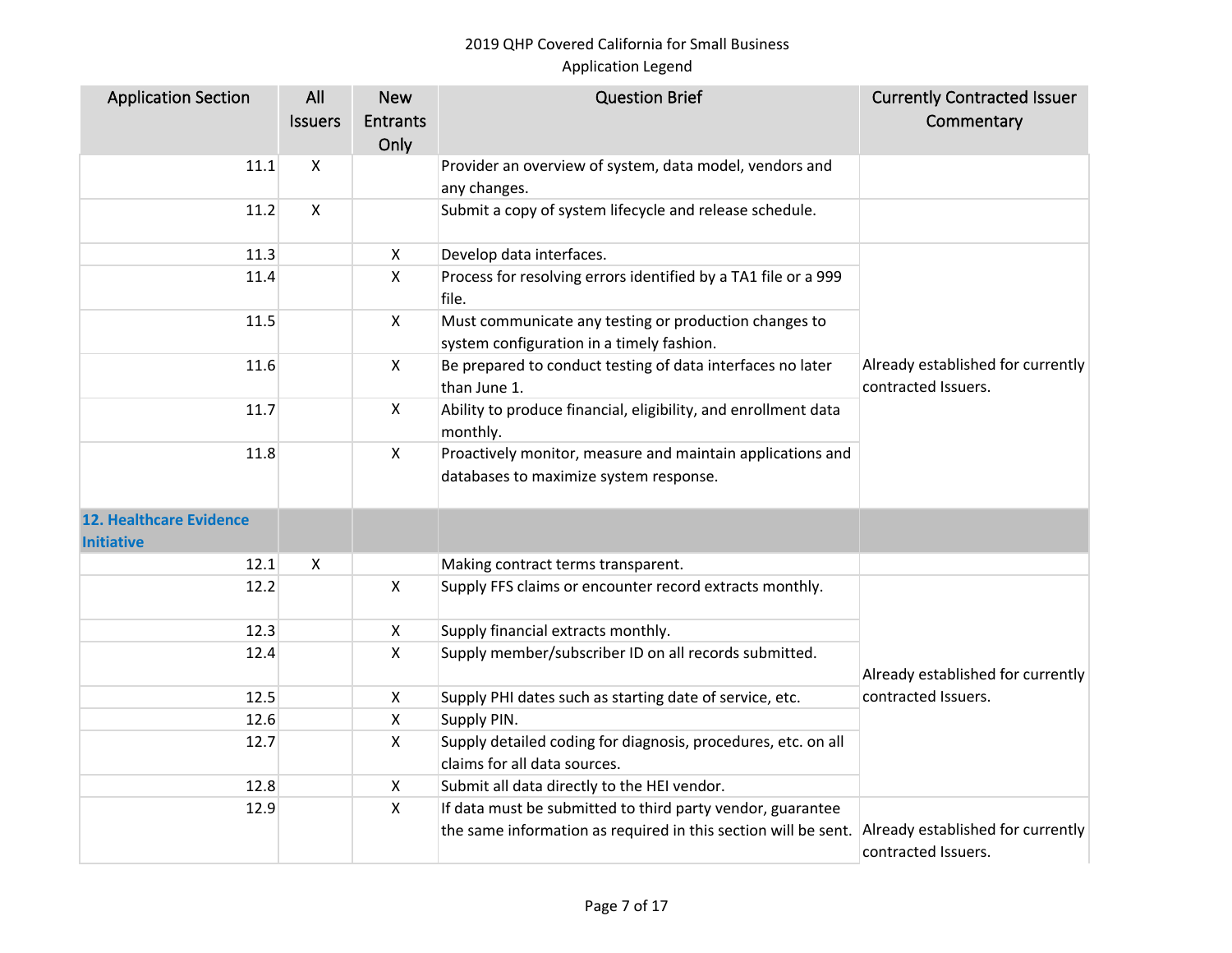| <b>Entrants</b><br>Commentary<br><b>Issuers</b><br>Only<br>12.10<br>X<br>Supply DM or lab data if possible.<br><b>Requirements for</b><br><b>Personally Identifiable Data</b><br>13.1 HIPAA Privacy Rule<br>Comply with HIPAA.<br>13.1.1<br>X<br>$\mathsf{X}$<br>Provides members with the right to amend inaccurate or<br>13.1.2<br>incomplete PHI within the Designated Record Set.<br>X<br>13.1.3<br>Provides members with the right to restrict use or disclosure<br>of PHI.<br>Already established for currently<br>$\mathsf{X}$<br>Provides members with any disclosure the member's PHI at<br>13.1.4<br>contracted Issuers.<br>the member's request.<br>Permits members alternative means of receiving their PHI.<br>13.1.5<br>X<br>13.1.6<br>Applicant only uses minimum necessary PHI.<br>X<br>$\mathsf{X}$<br>13.1.7<br>Applicant maintains a HIPAA compliant Notice of Privacy<br>Practices.<br>13.2 Safeguards<br>13.2.1<br>Applicant must meet the NIST-53 industry standards to<br>X<br>protect PHI and PII.<br>13.2.2<br>PHI and PII are encrypted in rest or transit.<br>$\mathsf{X}$<br>Already established for currently<br>$\mathsf{X}$<br>Applicant confirms it operates in compliance with state and<br>13.2.3<br>contracted Issuers.<br>federal security laws and regulations.<br>13.2.4<br>$\mathsf{X}$<br>Applicant contingency plan to address system restoration.<br>$\mathsf{X}$<br>Applicant must meet the NIST Special Publication 800-88 for<br>Already established for currently<br>13.2.5<br>disposal of PHI or PII.<br>contracted Issuers.<br><b>14. Sales Channels</b> | <b>Application Section</b>      | All | <b>New</b> | <b>Question Brief</b> | <b>Currently Contracted Issuer</b> |
|----------------------------------------------------------------------------------------------------------------------------------------------------------------------------------------------------------------------------------------------------------------------------------------------------------------------------------------------------------------------------------------------------------------------------------------------------------------------------------------------------------------------------------------------------------------------------------------------------------------------------------------------------------------------------------------------------------------------------------------------------------------------------------------------------------------------------------------------------------------------------------------------------------------------------------------------------------------------------------------------------------------------------------------------------------------------------------------------------------------------------------------------------------------------------------------------------------------------------------------------------------------------------------------------------------------------------------------------------------------------------------------------------------------------------------------------------------------------------------------------------------------------------------------------------------------------------------------------------------|---------------------------------|-----|------------|-----------------------|------------------------------------|
|                                                                                                                                                                                                                                                                                                                                                                                                                                                                                                                                                                                                                                                                                                                                                                                                                                                                                                                                                                                                                                                                                                                                                                                                                                                                                                                                                                                                                                                                                                                                                                                                          |                                 |     |            |                       |                                    |
|                                                                                                                                                                                                                                                                                                                                                                                                                                                                                                                                                                                                                                                                                                                                                                                                                                                                                                                                                                                                                                                                                                                                                                                                                                                                                                                                                                                                                                                                                                                                                                                                          |                                 |     |            |                       |                                    |
|                                                                                                                                                                                                                                                                                                                                                                                                                                                                                                                                                                                                                                                                                                                                                                                                                                                                                                                                                                                                                                                                                                                                                                                                                                                                                                                                                                                                                                                                                                                                                                                                          |                                 |     |            |                       |                                    |
|                                                                                                                                                                                                                                                                                                                                                                                                                                                                                                                                                                                                                                                                                                                                                                                                                                                                                                                                                                                                                                                                                                                                                                                                                                                                                                                                                                                                                                                                                                                                                                                                          | <b>13. Privacy and Security</b> |     |            |                       |                                    |
|                                                                                                                                                                                                                                                                                                                                                                                                                                                                                                                                                                                                                                                                                                                                                                                                                                                                                                                                                                                                                                                                                                                                                                                                                                                                                                                                                                                                                                                                                                                                                                                                          |                                 |     |            |                       |                                    |
|                                                                                                                                                                                                                                                                                                                                                                                                                                                                                                                                                                                                                                                                                                                                                                                                                                                                                                                                                                                                                                                                                                                                                                                                                                                                                                                                                                                                                                                                                                                                                                                                          |                                 |     |            |                       |                                    |
|                                                                                                                                                                                                                                                                                                                                                                                                                                                                                                                                                                                                                                                                                                                                                                                                                                                                                                                                                                                                                                                                                                                                                                                                                                                                                                                                                                                                                                                                                                                                                                                                          |                                 |     |            |                       |                                    |
|                                                                                                                                                                                                                                                                                                                                                                                                                                                                                                                                                                                                                                                                                                                                                                                                                                                                                                                                                                                                                                                                                                                                                                                                                                                                                                                                                                                                                                                                                                                                                                                                          |                                 |     |            |                       |                                    |
|                                                                                                                                                                                                                                                                                                                                                                                                                                                                                                                                                                                                                                                                                                                                                                                                                                                                                                                                                                                                                                                                                                                                                                                                                                                                                                                                                                                                                                                                                                                                                                                                          |                                 |     |            |                       |                                    |
|                                                                                                                                                                                                                                                                                                                                                                                                                                                                                                                                                                                                                                                                                                                                                                                                                                                                                                                                                                                                                                                                                                                                                                                                                                                                                                                                                                                                                                                                                                                                                                                                          |                                 |     |            |                       |                                    |
|                                                                                                                                                                                                                                                                                                                                                                                                                                                                                                                                                                                                                                                                                                                                                                                                                                                                                                                                                                                                                                                                                                                                                                                                                                                                                                                                                                                                                                                                                                                                                                                                          |                                 |     |            |                       |                                    |
|                                                                                                                                                                                                                                                                                                                                                                                                                                                                                                                                                                                                                                                                                                                                                                                                                                                                                                                                                                                                                                                                                                                                                                                                                                                                                                                                                                                                                                                                                                                                                                                                          |                                 |     |            |                       |                                    |
|                                                                                                                                                                                                                                                                                                                                                                                                                                                                                                                                                                                                                                                                                                                                                                                                                                                                                                                                                                                                                                                                                                                                                                                                                                                                                                                                                                                                                                                                                                                                                                                                          |                                 |     |            |                       |                                    |
|                                                                                                                                                                                                                                                                                                                                                                                                                                                                                                                                                                                                                                                                                                                                                                                                                                                                                                                                                                                                                                                                                                                                                                                                                                                                                                                                                                                                                                                                                                                                                                                                          |                                 |     |            |                       |                                    |
|                                                                                                                                                                                                                                                                                                                                                                                                                                                                                                                                                                                                                                                                                                                                                                                                                                                                                                                                                                                                                                                                                                                                                                                                                                                                                                                                                                                                                                                                                                                                                                                                          |                                 |     |            |                       |                                    |
|                                                                                                                                                                                                                                                                                                                                                                                                                                                                                                                                                                                                                                                                                                                                                                                                                                                                                                                                                                                                                                                                                                                                                                                                                                                                                                                                                                                                                                                                                                                                                                                                          |                                 |     |            |                       |                                    |
|                                                                                                                                                                                                                                                                                                                                                                                                                                                                                                                                                                                                                                                                                                                                                                                                                                                                                                                                                                                                                                                                                                                                                                                                                                                                                                                                                                                                                                                                                                                                                                                                          |                                 |     |            |                       |                                    |
|                                                                                                                                                                                                                                                                                                                                                                                                                                                                                                                                                                                                                                                                                                                                                                                                                                                                                                                                                                                                                                                                                                                                                                                                                                                                                                                                                                                                                                                                                                                                                                                                          |                                 |     |            |                       |                                    |
|                                                                                                                                                                                                                                                                                                                                                                                                                                                                                                                                                                                                                                                                                                                                                                                                                                                                                                                                                                                                                                                                                                                                                                                                                                                                                                                                                                                                                                                                                                                                                                                                          |                                 |     |            |                       |                                    |
|                                                                                                                                                                                                                                                                                                                                                                                                                                                                                                                                                                                                                                                                                                                                                                                                                                                                                                                                                                                                                                                                                                                                                                                                                                                                                                                                                                                                                                                                                                                                                                                                          |                                 |     |            |                       |                                    |
|                                                                                                                                                                                                                                                                                                                                                                                                                                                                                                                                                                                                                                                                                                                                                                                                                                                                                                                                                                                                                                                                                                                                                                                                                                                                                                                                                                                                                                                                                                                                                                                                          |                                 |     |            |                       |                                    |
| 14.1<br><b>REMOVE</b>                                                                                                                                                                                                                                                                                                                                                                                                                                                                                                                                                                                                                                                                                                                                                                                                                                                                                                                                                                                                                                                                                                                                                                                                                                                                                                                                                                                                                                                                                                                                                                                    |                                 |     |            |                       |                                    |
| 14.2<br><b>REMOVE</b>                                                                                                                                                                                                                                                                                                                                                                                                                                                                                                                                                                                                                                                                                                                                                                                                                                                                                                                                                                                                                                                                                                                                                                                                                                                                                                                                                                                                                                                                                                                                                                                    |                                 |     |            |                       |                                    |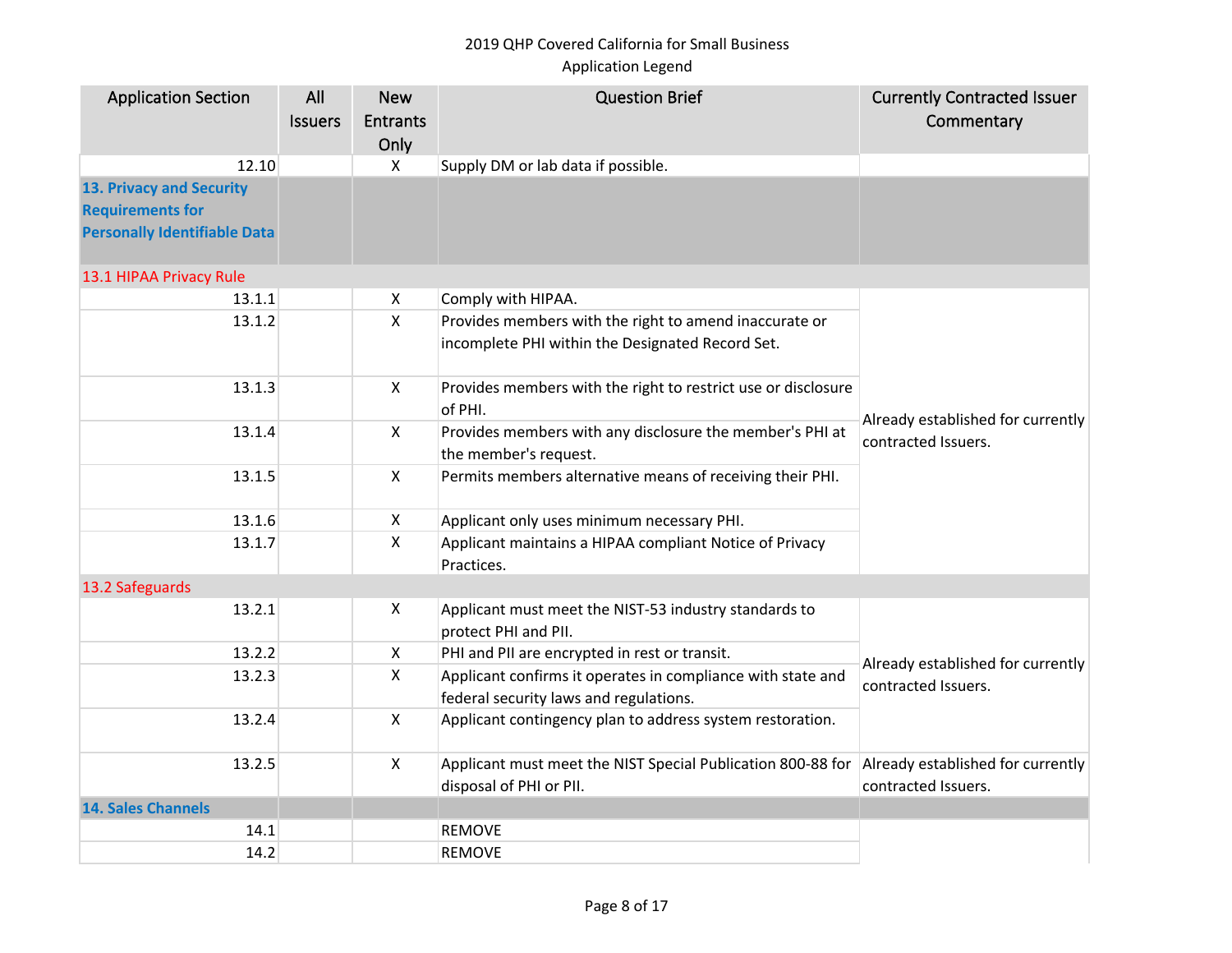| <b>Application Section</b>    | All                       | <b>New</b>      | <b>Question Brief</b>                                                 | <b>Currently Contracted Issuer</b>                       |
|-------------------------------|---------------------------|-----------------|-----------------------------------------------------------------------|----------------------------------------------------------|
|                               | <b>Issuers</b>            | <b>Entrants</b> |                                                                       | Commentary                                               |
|                               |                           | Only            |                                                                       |                                                          |
| 14.3                          |                           |                 | <b>REMOVE</b>                                                         |                                                          |
|                               |                           |                 |                                                                       | Not applicable to Small Business                         |
| 14.4                          | $\pmb{\times}$            |                 | Commission schedules.                                                 |                                                          |
| 14.5                          |                           |                 | <b>REMOVE</b>                                                         |                                                          |
| 14.6                          | $\mathsf{X}$              |                 | Sales team organization.                                              | Not applicable to Small Business                         |
| 14.7                          |                           |                 | <b>REMOVE</b>                                                         | Not applicable to Small Business                         |
| 15. Marketing and             |                           |                 |                                                                       |                                                          |
| <b>Outreach Activities</b>    |                           |                 |                                                                       |                                                          |
| 15.1                          |                           | X               | Marketing organizational chart.                                       |                                                          |
|                               |                           |                 |                                                                       |                                                          |
| 15.2                          |                           | X               | Adhere to Exchange brand guidelines.                                  | Already established for currently<br>contracted Issuers. |
| 15.3                          |                           | $\mathsf{X}$    | Submit materials per deadlines established by the Exchange.           |                                                          |
|                               |                           |                 |                                                                       |                                                          |
| 15.4                          | X                         |                 | Submit member communication calendar.                                 |                                                          |
| 15.5                          | $\boldsymbol{\mathsf{X}}$ |                 | Submit proposed marketing plan.                                       |                                                          |
| 15.6                          | $\boldsymbol{\mathsf{X}}$ |                 | Submit proposed marketing spend.                                      |                                                          |
| <b>16. Provider Network</b>   |                           |                 |                                                                       |                                                          |
| <b>16.1 Network Offerings</b> |                           |                 |                                                                       |                                                          |
| 16.1.1                        | $\boldsymbol{\mathsf{X}}$ |                 | Indicate different network products.                                  |                                                          |
| 16.1.2                        | X                         |                 | Submit provider network information.                                  |                                                          |
| 16.1.3                        | $\boldsymbol{\mathsf{X}}$ |                 | Upload SERFF template.                                                |                                                          |
| <b>16.2 HMO</b>               |                           |                 |                                                                       |                                                          |
| *16.2.1 Network Strategy      |                           |                 |                                                                       |                                                          |
| 16.2.1.1                      |                           | X               | HMO network owned or leased.                                          |                                                          |
| 16.2.1.2                      |                           | X               | Describe terms of lease.                                              |                                                          |
| 16.2.1.3                      |                           | X               | Applicant's influence over leased network.                            | Already established for currently                        |
| 16.2.1.4                      |                           | X               | By rating region, %'s of capitated vs. non-capitated<br>arrangements. | contracted Issuers.                                      |
| 16.2.1.5                      |                           | X               | Ensuring access.                                                      |                                                          |
|                               |                           |                 |                                                                       |                                                          |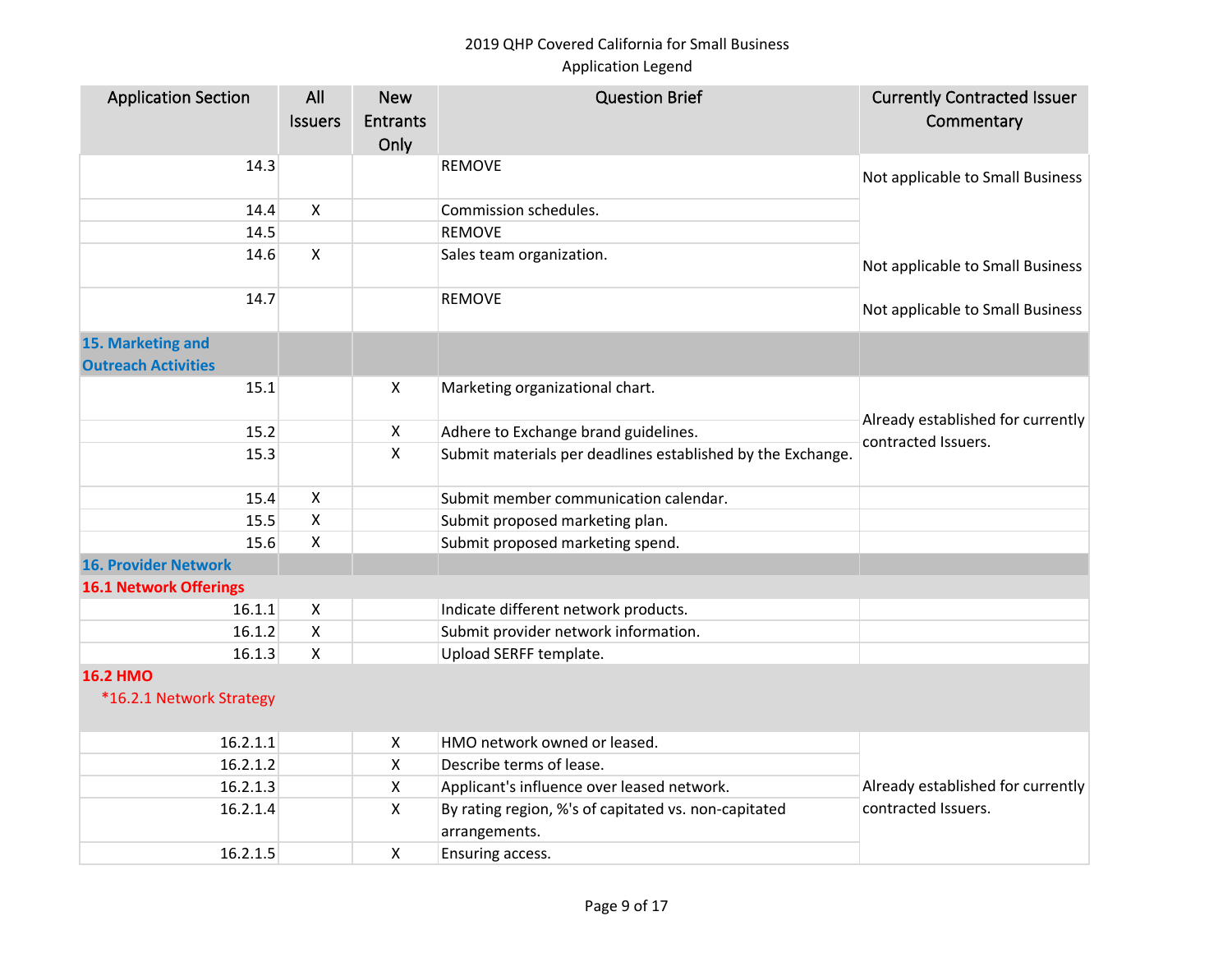| <b>Application Section</b>  | All<br><b>Issuers</b> | <b>New</b><br><b>Entrants</b><br>Only | <b>Question Brief</b>                                                  | <b>Currently Contracted Issuer</b><br>Commentary |
|-----------------------------|-----------------------|---------------------------------------|------------------------------------------------------------------------|--------------------------------------------------|
| 16.2.1.6                    |                       | X                                     | Border state(s) care.                                                  | Already established for currently                |
| 16.2.1.7                    |                       | $\mathsf{X}$                          | How border state care offered.                                         | contracted Issuers.                              |
| *16.2.2 Volume -            |                       |                                       |                                                                        |                                                  |
| <b>Outcome Relationship</b> |                       |                                       |                                                                        |                                                  |
| 16.2.2.1                    |                       | X                                     | Tracking procedure volume by facility.                                 |                                                  |
| 16.2.2.2                    |                       | $\mathsf{X}$                          | Methodology for categorizing facilities according to volume            |                                                  |
|                             |                       |                                       | outcome and volume thresholds.                                         | Already established with                         |
| 16.2.2.3                    |                       | $\mathsf{X}$                          | Applying this information to enrollee procedure referral.              | currently contracted Issuers                     |
| 16.2.2.4                    |                       | $\mathsf{X}$                          | Methodology for patient identification and selection                   | through Attachment 7.                            |
|                             |                       |                                       | (language proficiency), referral procedures and                        |                                                  |
|                             |                       |                                       | accommodations.                                                        |                                                  |
| *16.2.3 Network Stability   |                       |                                       |                                                                        |                                                  |
| 16.2.3.1                    | X                     |                                       | Total number of contracted hospitals.                                  |                                                  |
| 16.2.3.2                    | $\mathsf{X}$          |                                       | Network hospital terminations.                                         |                                                  |
| 16.2.3.3                    | X                     |                                       | Participating provider terminations.                                   |                                                  |
| 16.2.3.4                    | X                     |                                       | Total number of contracted IPA/Medical Groups/Clinics by<br>region.    |                                                  |
| 16.2.3.5                    | $\mathsf{X}$          |                                       | IPA/Medical Groups or Clinics that have had a break in<br>contracting. |                                                  |
| 16.2.3.6                    | X                     |                                       | Plans for network additions.                                           |                                                  |
| 16.2.3.7                    | $\mathsf{X}$          |                                       | Potential network disruptions.                                         |                                                  |
| <b>16.3 PPO</b>             |                       |                                       |                                                                        |                                                  |
| *16.3.1 Network Strategy    |                       |                                       |                                                                        |                                                  |
| 16.3.1.1                    |                       | X                                     | PPO network owned or leased.                                           |                                                  |
| 16.3.1.2                    |                       | X                                     | Describe terms of lease.                                               | Already established for currently                |
| 16.3.1.3                    |                       | X                                     | Applicant's influence over leased network.                             |                                                  |
| 16.3.1.4                    |                       | $\mathsf{X}$                          | By rating region, %'s of capitated vs. non-capitated<br>arrangements.  | contracted Issuers.                              |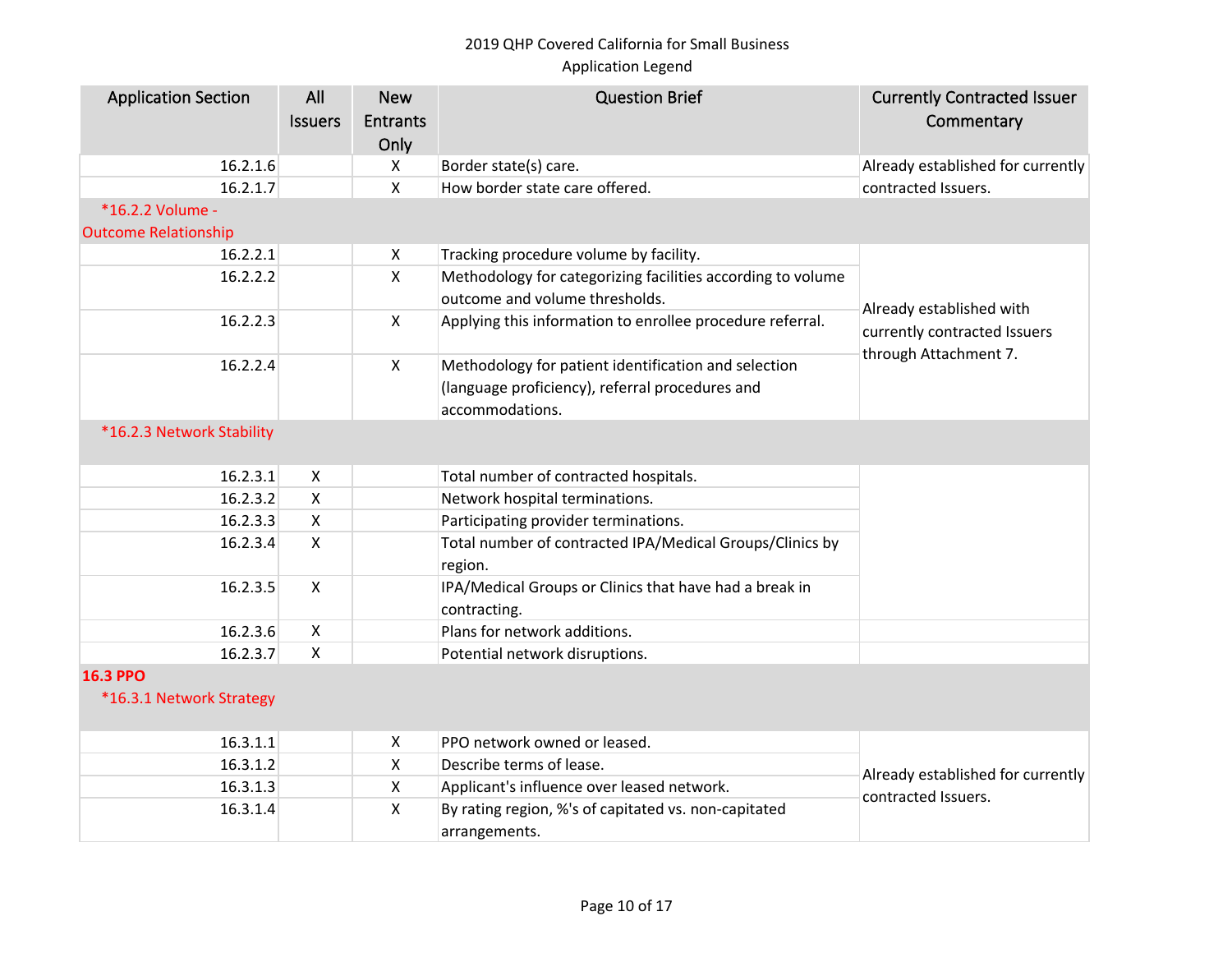| <b>Application Section</b>                      | All<br><b>Issuers</b> | <b>New</b><br><b>Entrants</b><br>Only | <b>Question Brief</b>                                                  | <b>Currently Contracted Issuer</b><br>Commentary      |
|-------------------------------------------------|-----------------------|---------------------------------------|------------------------------------------------------------------------|-------------------------------------------------------|
| 16.3.1.5                                        |                       | X                                     | Ensuring access.                                                       | Already established for currently                     |
| 16.3.1.6                                        |                       | $\boldsymbol{\mathsf{X}}$             | Border state(s) care.                                                  | contracted Issuers.                                   |
| 16.3.1.7                                        |                       | $\pmb{\mathsf{X}}$                    | How border state care offered.                                         |                                                       |
| *16.3.2 Volume -<br><b>Outcome Relationship</b> |                       |                                       |                                                                        |                                                       |
| 16.3.2.1                                        |                       | X                                     | Tracking procedure volume by facility.                                 |                                                       |
| 16.3.2.2                                        |                       | $\mathsf{X}$                          | Methodology for categorizing facilities according to volume            |                                                       |
|                                                 |                       |                                       | outcome and volume thresholds.                                         | Already established with                              |
| 16.3.2.3                                        |                       | $\boldsymbol{\mathsf{X}}$             | Applying this information to enrollee procedure referral.              | currently contracted Issuers<br>through Attachment 7. |
| 16.3.2.4                                        |                       | $\mathsf{X}$                          | Methodology for patient identification and selection                   |                                                       |
|                                                 |                       |                                       | (language proficiency), referral procedures and                        |                                                       |
|                                                 |                       |                                       | accommodations.                                                        |                                                       |
| *16.3.3 Network Stability                       |                       |                                       |                                                                        |                                                       |
| 16.3.3.1                                        | X                     |                                       | Total number of contracted hospitals.                                  |                                                       |
| 16.3.3.2                                        | X                     |                                       | Network hospital terminations.                                         |                                                       |
| 16.3.3.3                                        | X                     |                                       | Participating provider terminations.                                   |                                                       |
| 16.3.3.4                                        | X                     |                                       | Total number of contracted IPA/Medical Groups/Clinics by<br>region.    |                                                       |
| 16.3.3.5                                        | X                     |                                       | IPA/Medical Groups or Clinics that have had a break in<br>contracting. |                                                       |
| 16.3.3.6                                        | X                     |                                       | Plans for network additions.                                           |                                                       |
| 16.3.3.7                                        | X                     |                                       | Potential network disruptions that would impact 2019.                  |                                                       |
| <b>16.4 EPO</b>                                 |                       |                                       |                                                                        |                                                       |
| *16.4.1 Network Strategy                        |                       |                                       |                                                                        |                                                       |
| 16.4.1.1                                        |                       | X                                     | EPO network owned or leased.                                           | Already established for currently                     |
| 16.4.1.2                                        |                       | X                                     | Describe terms of lease.                                               | contracted Issuers.                                   |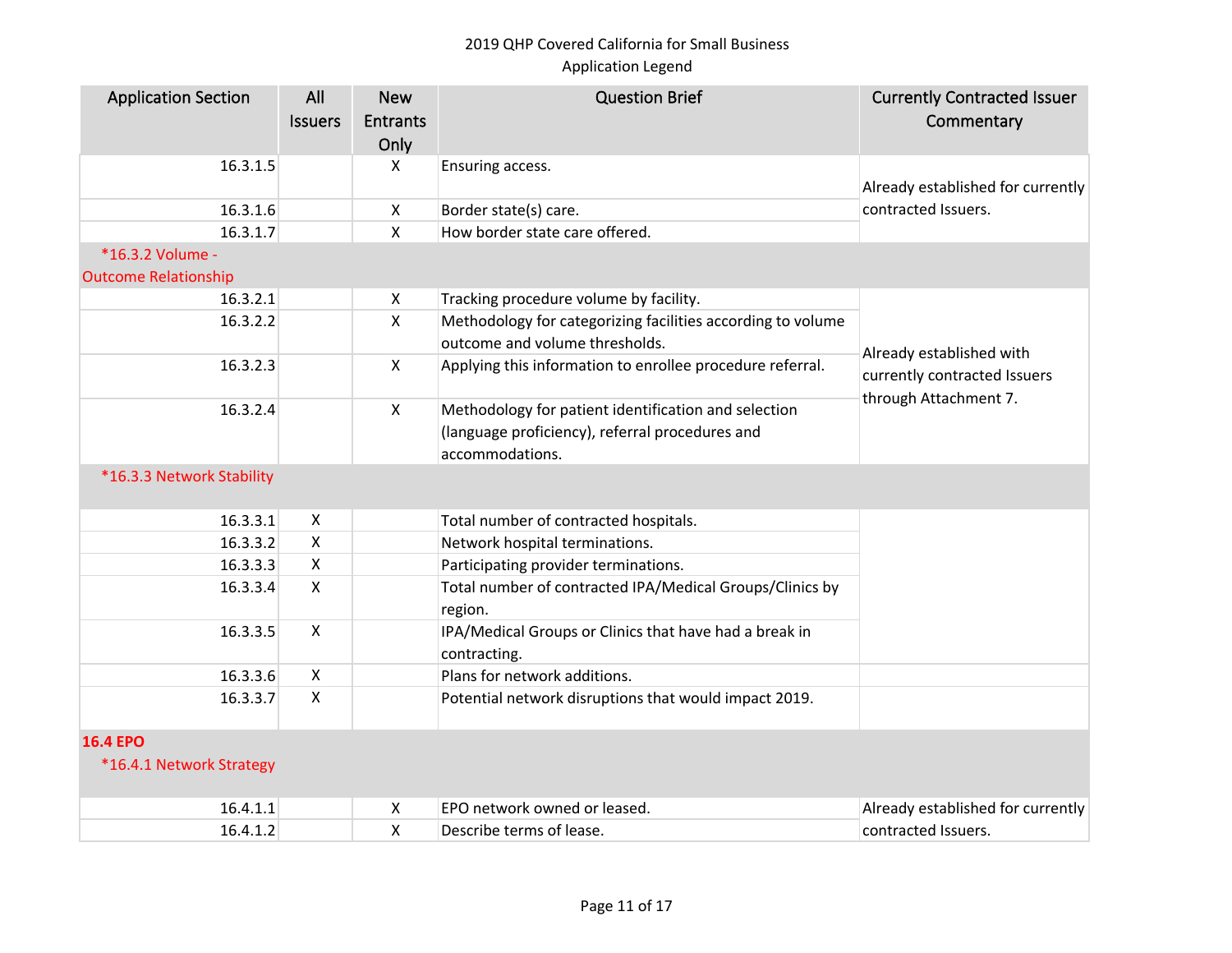| <b>Application Section</b>             | All<br><b>Issuers</b>     | <b>New</b><br><b>Entrants</b><br>Only | <b>Question Brief</b>                                                  | <b>Currently Contracted Issuer</b><br>Commentary                                  |
|----------------------------------------|---------------------------|---------------------------------------|------------------------------------------------------------------------|-----------------------------------------------------------------------------------|
| 16.4.1.3                               |                           | X                                     | Applicant's influence over leased network.                             |                                                                                   |
| 16.4.1.4                               |                           | X                                     | By rating region, %'s of capitated vs. non-capitated<br>arrangements.  | Already established for currently                                                 |
| 16.4.1.5                               |                           | X                                     | Ensuring access.                                                       | contracted Issuers.                                                               |
| 16.4.1.6                               |                           | $\mathsf{X}$                          | Border state(s) care.                                                  |                                                                                   |
| 16.4.1.7                               |                           | $\mathsf{X}$                          | How border state care offered.                                         |                                                                                   |
| *16.4.2 Volume -                       |                           |                                       |                                                                        |                                                                                   |
| <b>Outcome Relationship</b>            |                           |                                       |                                                                        |                                                                                   |
| 16.4.2.1                               |                           | X                                     | Tracking procedure volume by facility.                                 |                                                                                   |
| 16.4.2.2                               |                           | Χ                                     | Methodology for categorizing facilities according to volume            |                                                                                   |
|                                        |                           |                                       | outcome and volume thresholds.                                         |                                                                                   |
| 16.4.2.3                               |                           | $\mathsf{X}$                          | Applying this information to enrollee procedure referral.              | Already established with<br>currently contracted Issuers<br>through Attachment 7. |
| 16.4.2.4                               |                           | $\mathsf{X}$                          | Methodology for patient identification and selection                   |                                                                                   |
|                                        |                           |                                       | (language proficiency), referral procedures and<br>accommodations.     |                                                                                   |
| *16.4.3 Network Stability              |                           |                                       |                                                                        |                                                                                   |
| 16.4.3.1                               | X                         |                                       | Total number of contracted hospitals.                                  |                                                                                   |
| 16.4.3.2                               | X                         |                                       | Network hospital terminations.                                         |                                                                                   |
| 16.4.3.3                               | X                         |                                       | Participating provider terminations.                                   |                                                                                   |
| 16.4.3.4                               | X                         |                                       | Total number of contracted IPA/Medical Groups/Clinics by<br>region.    |                                                                                   |
| 16.4.3.5                               | $\mathsf{X}$              |                                       | IPA/Medical Groups or Clinics that have had a break in<br>contracting. |                                                                                   |
| 16.4.3.6                               | X                         |                                       | Plans for network additions.                                           |                                                                                   |
| 16.4.3.7                               | $\boldsymbol{\mathsf{X}}$ |                                       | Potential network disruptions.                                         |                                                                                   |
| 16.5 Other<br>*16.5.1 Network Strategy |                           |                                       |                                                                        |                                                                                   |
| 16.5.1.1                               |                           | X                                     | Network owned or leased.                                               |                                                                                   |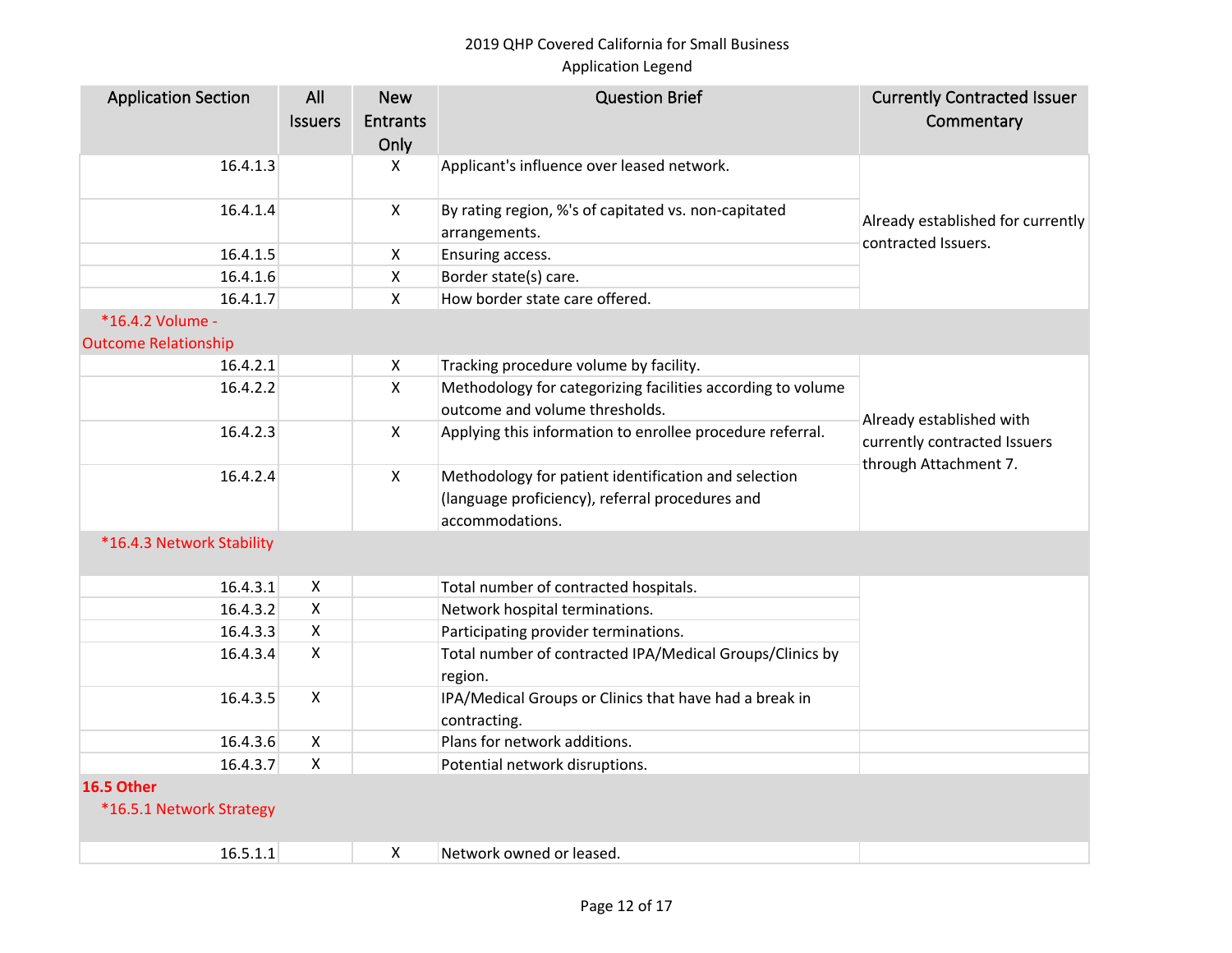| <b>Application Section</b>  | All<br><b>Issuers</b> | <b>New</b><br><b>Entrants</b><br>Only | <b>Question Brief</b>                                                                                                      | <b>Currently Contracted Issuer</b><br>Commentary |
|-----------------------------|-----------------------|---------------------------------------|----------------------------------------------------------------------------------------------------------------------------|--------------------------------------------------|
| 16.5.1.2                    |                       | X                                     | Describe terms of lease.                                                                                                   |                                                  |
| 16.5.1.3                    |                       | X                                     | Applicant's influence over leased network.                                                                                 |                                                  |
| 16.5.1.4                    |                       | X                                     | By rating region, %'s of capitated vs. non-capitated<br>arrangements.                                                      |                                                  |
| 16.5.1.5                    |                       | X                                     | Ensuring access.                                                                                                           |                                                  |
| 16.5.1.6                    |                       | X                                     | Border state(s) care.                                                                                                      |                                                  |
| 16.5.1.7                    |                       | X                                     | How border state care offered.                                                                                             |                                                  |
| *16.5.2 Volume -            |                       |                                       |                                                                                                                            |                                                  |
| <b>Outcome Relationship</b> |                       |                                       |                                                                                                                            |                                                  |
| 16.5.2.1                    |                       | X                                     | Tracking procedure volume by facility.                                                                                     |                                                  |
| 16.5.2.2                    |                       | X                                     | Methodology for categorizing facilities according to volume<br>outcome and volume thresholds.                              |                                                  |
| 16.5.2.3                    |                       | X                                     | Applying this information to enrollee procedure referral.                                                                  |                                                  |
| 16.5.2.4                    |                       | X                                     | Methodology for patient identification and selection<br>(language proficiency), referral procedures and<br>accommodations. |                                                  |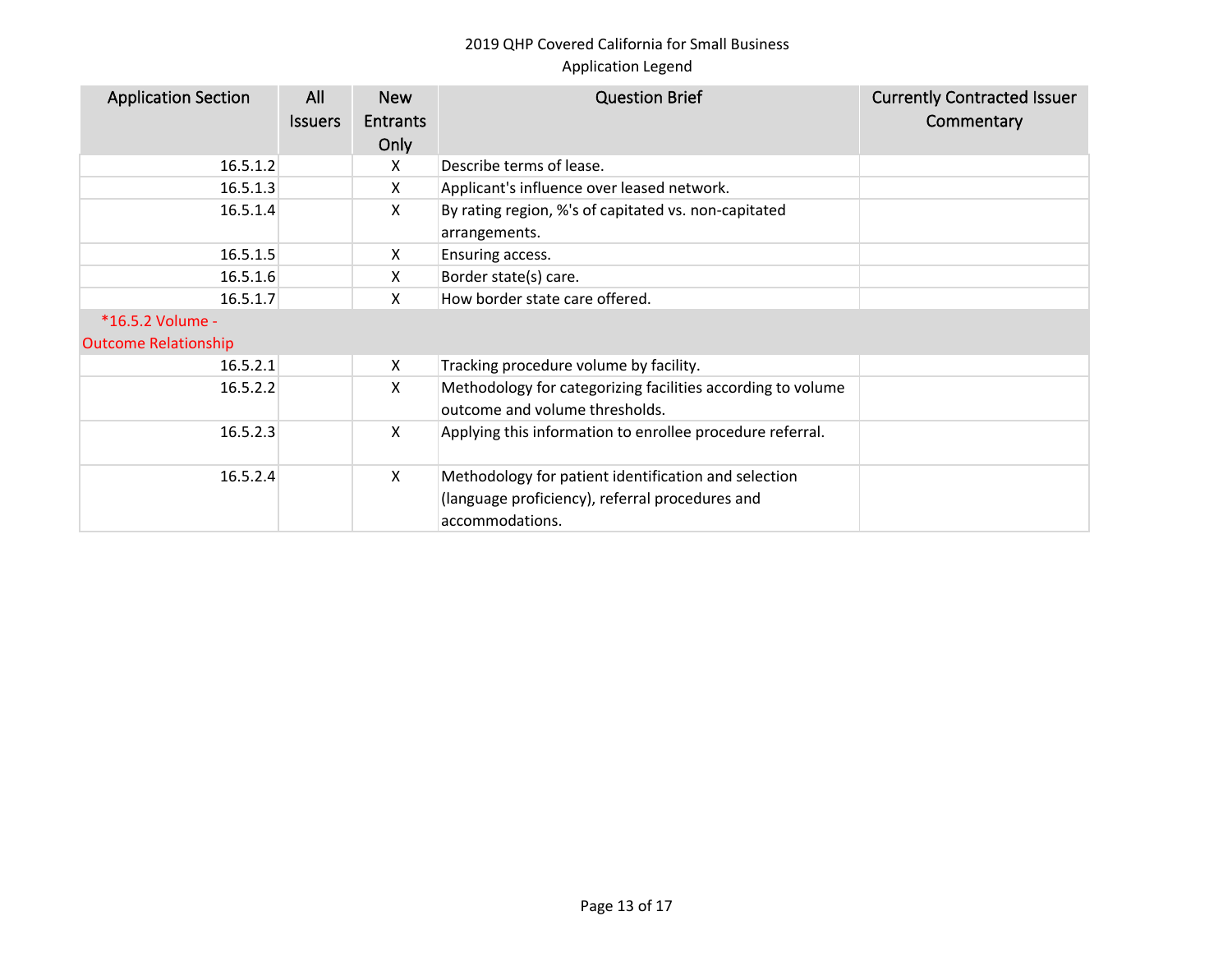| <b>Application Section</b><br>*16.5.3 Network Stability | All<br><b>Issuers</b> | <b>New</b><br><b>Entrants</b><br>Only | <b>Question Brief</b>                                                                            | <b>Currently Contracted Issuer</b><br>Commentary                                             |
|---------------------------------------------------------|-----------------------|---------------------------------------|--------------------------------------------------------------------------------------------------|----------------------------------------------------------------------------------------------|
|                                                         |                       |                                       |                                                                                                  |                                                                                              |
| 16.5.3.1                                                | X                     |                                       | Total number of contracted hospitals.                                                            |                                                                                              |
| 16.5.3.2                                                | X<br>$\mathsf{X}$     |                                       | Network hospital terminations.                                                                   |                                                                                              |
| 16.5.3.3<br>16.5.3.4                                    | $\mathsf{X}$          |                                       | Participating provider terminations.<br>Total number of contracted IPA/Medical Groups/Clinics by |                                                                                              |
| 16.5.3.5                                                | $\mathsf{X}$          |                                       | region.<br>IPA/Medical Groups or Clinics that have had a break in<br>contracting.                |                                                                                              |
| 16.5.3.6                                                | X                     |                                       | Plans for network additions.                                                                     |                                                                                              |
| 16.5.3.7                                                | $\pmb{\times}$        |                                       | Potential network disruptions.                                                                   |                                                                                              |
| <b>17. Essential Community</b><br><b>Providers</b>      |                       |                                       |                                                                                                  |                                                                                              |
| 17.1                                                    |                       | X                                     | ECP requirements.                                                                                | Already established with<br>currently contracted Issuers<br>through section 3.3 of contract. |
| 18. Quality                                             |                       |                                       |                                                                                                  |                                                                                              |
| <b>18.1 Accreditation</b>                               |                       |                                       |                                                                                                  |                                                                                              |
| 18.1.1                                                  |                       | X                                     | Products offered for reporting accreditation.                                                    |                                                                                              |
| 18.1.2                                                  |                       | X                                     | NCQA or URAC for HMO product.                                                                    |                                                                                              |
| 18.1.3                                                  |                       | X                                     | Copy of accrediting agency's certificate.                                                        | Already established with                                                                     |
| 18.1.4                                                  |                       | $\mathsf{X}$                          | NCQA and URAC for PPO product.                                                                   | currently contracted Issuers<br>through section 3.1.3 of<br>contract.                        |
| 18.1.5                                                  |                       | $\mathsf{X}$                          | Copy of accrediting agency's certificate.                                                        |                                                                                              |
| 18.1.6                                                  |                       | X                                     | NCQA and URAC for EPO product.                                                                   |                                                                                              |
| 18.1.7                                                  |                       | $\mathsf{X}$                          | Copy of accrediting agency's certificate.                                                        |                                                                                              |
| 18.2 Focus on High Cost<br><b>Providers</b>             |                       |                                       |                                                                                                  |                                                                                              |
| 18.2.1                                                  | $\boldsymbol{X}$      |                                       | Understanding price variation and strategies re: unduly high<br>costs.                           |                                                                                              |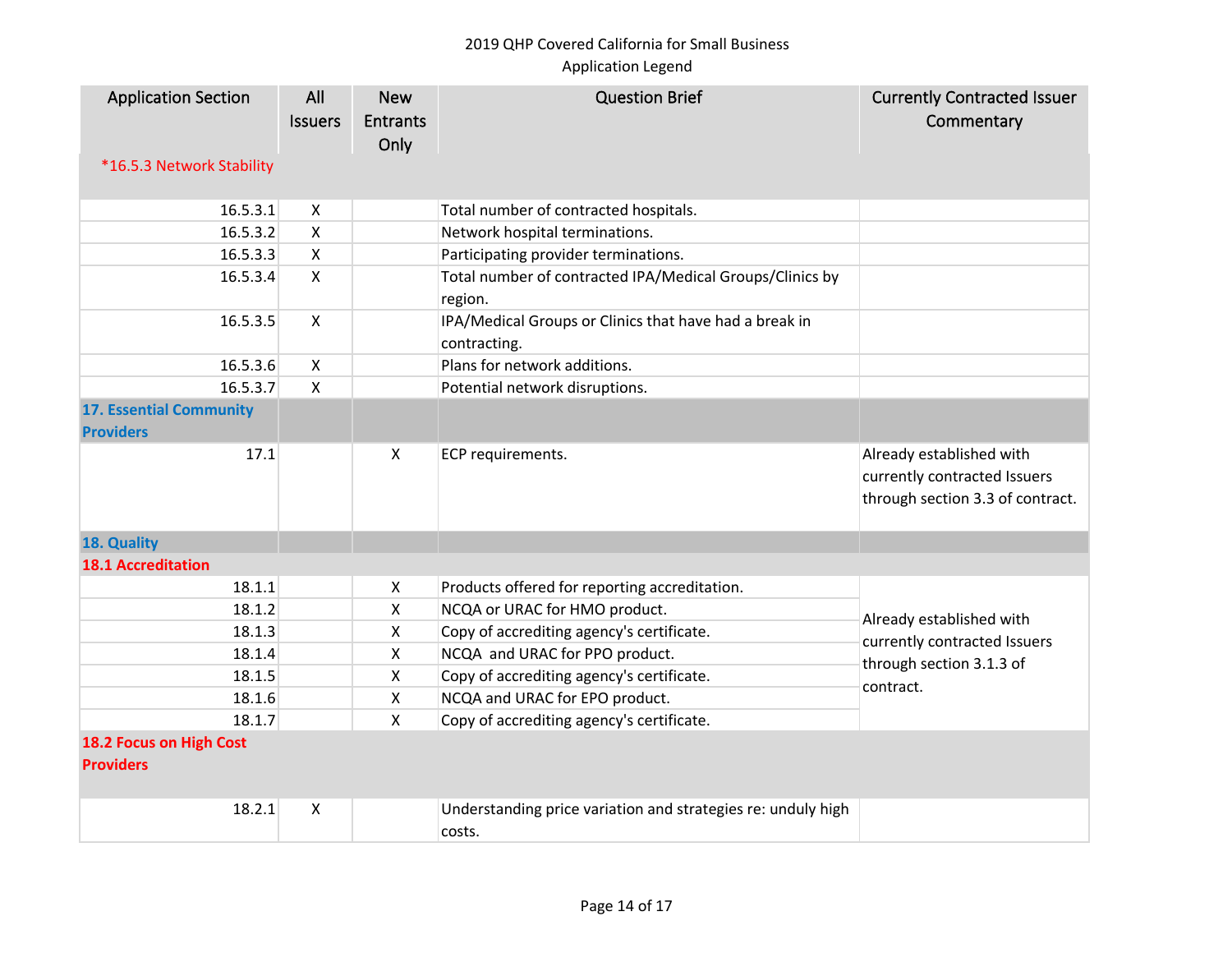# 2019 QHP Covered California for Small Business

## Application Legend

| <b>Application Section</b><br><b>18.3 Demonstrating Action</b><br>on High Cost<br><b>Pharmaceuticals</b> | All<br><b>Issuers</b> | <b>New</b><br><b>Entrants</b><br>Only | <b>Question Brief</b>                                                                 | <b>Currently Contracted Issuer</b><br>Commentary                                                       |
|----------------------------------------------------------------------------------------------------------|-----------------------|---------------------------------------|---------------------------------------------------------------------------------------|--------------------------------------------------------------------------------------------------------|
| 18.3.1                                                                                                   |                       | $\boldsymbol{\mathsf{X}}$             | Approach to achieving value for Rx.                                                   | Already established with<br>currently contracted Issuers as<br>work required in Attachment 7 -<br>1.04 |
| <b>18.4 Participation in</b><br><b>Collaborative Quality</b><br><b>Initiatives</b>                       |                       |                                       |                                                                                       |                                                                                                        |
| 18.4.1                                                                                                   |                       | X                                     | Measuring overuse/abuse (c-sections, opioids, low back<br>pain).                      | Already established with<br>currently contracted Issuers as                                            |
| 18.4.2                                                                                                   |                       | $\mathsf{X}$                          | Identify key collaboratives and organizations Plan is working<br>with currently.      | work required in Attachment 7 -<br>1.06                                                                |
| 18.5 Data Exchange with<br><b>Providers</b>                                                              |                       |                                       |                                                                                       |                                                                                                        |
| 18.5.1                                                                                                   |                       | $\mathsf{X}$                          | Improve exchange of clinical data across specialties and<br>institutional boundaries. | Already established with<br>currently contracted Issuers as<br>work required in Attachment 7 -<br>1.07 |
| <b>18.6 Data Aggregation</b><br><b>Across Health Plans</b><br>Remove the word "the in<br>last sentence." |                       |                                       |                                                                                       |                                                                                                        |
| 18.6.1                                                                                                   |                       | X                                     | Support aggregation of claims across payers.                                          | Already established with<br>currently contracted Issuers as<br>work required in Attachment 7 -<br>1.08 |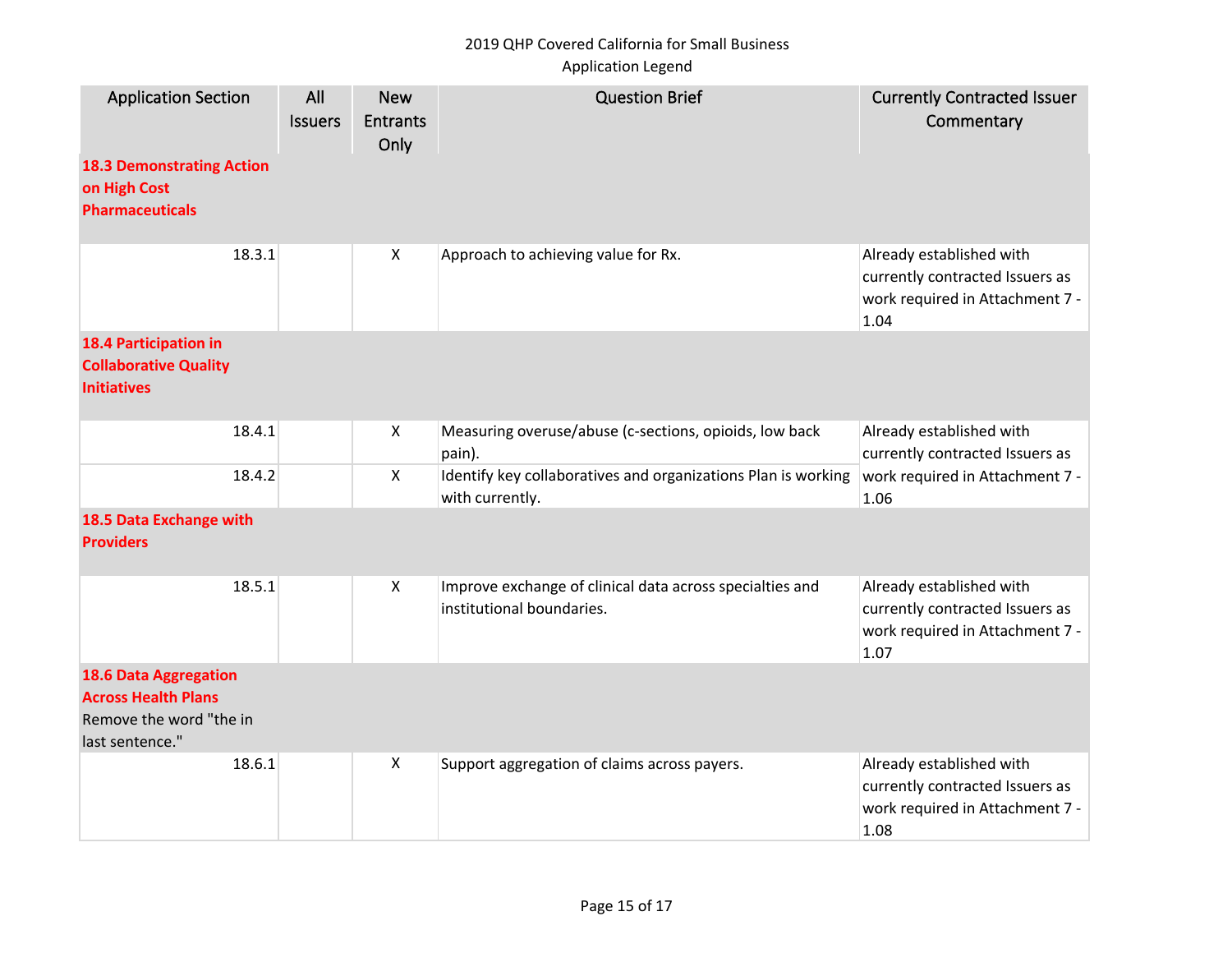# 2019 QHP Covered California for Small Business

## Application Legend

| <b>Application Section</b>                                                           | All<br><b>Issuers</b>     | <b>New</b><br><b>Entrants</b><br>Only | <b>Question Brief</b>                                                                                           | <b>Currently Contracted Issuer</b><br>Commentary                                                                                    |
|--------------------------------------------------------------------------------------|---------------------------|---------------------------------------|-----------------------------------------------------------------------------------------------------------------|-------------------------------------------------------------------------------------------------------------------------------------|
| <b>18.7 Mental and Behavioral</b><br><b>Health Management</b>                        |                           |                                       |                                                                                                                 |                                                                                                                                     |
| 18.7.1                                                                               | $\boldsymbol{\mathsf{X}}$ |                                       | Improve accessibility. Expand this section past 500 words.<br>Not enough to adequately address all (4) bullets. |                                                                                                                                     |
| <b>18.8 Health Technology</b><br><b>(Telehealth and Remote</b><br><b>Monitoring)</b> |                           |                                       |                                                                                                                 |                                                                                                                                     |
| 18.8.1                                                                               | $\boldsymbol{\mathsf{X}}$ |                                       | Telehealth capabilities.                                                                                        |                                                                                                                                     |
| <b>18.9 Health and Wellness</b>                                                      |                           |                                       |                                                                                                                 |                                                                                                                                     |
| 18.9.1                                                                               |                           | X                                     | HMO: Colorectal, breast, cervical cancer screening %'s.                                                         |                                                                                                                                     |
| 18.9.2                                                                               |                           | $\pmb{\times}$                        | PPO: Colorectal, breast, cervical cancer screening %'s.                                                         |                                                                                                                                     |
| 18.9.3                                                                               |                           | $\mathsf{X}$                          | EPO: Colorectal, breast, cervical cancer screening %'s.                                                         | Already addressed with                                                                                                              |
| 18.9.4                                                                               |                           | X                                     | Describe member interventions used.                                                                             | currently contracted Issuers                                                                                                        |
| 18.9.5                                                                               |                           | $\pmb{\times}$                        | HMO: HEDIS/CAHPS immunizations (child/adult) and flu<br>shots.                                                  | through QIS work required in<br>Issuer contract.                                                                                    |
| 18.9.6                                                                               |                           | $\mathsf{X}$                          | PPO: HEDIS/CAHPS immunizations (child/adult) and flu<br>shots.                                                  |                                                                                                                                     |
| 18.9.7                                                                               |                           | $\boldsymbol{X}$                      | EPO: HEDIS/CAHPS immunizations (child/adult) and flu<br>shots.                                                  |                                                                                                                                     |
| 18.9.8                                                                               |                           | X                                     | Describe member interventions used.                                                                             |                                                                                                                                     |
| 18.9.9                                                                               |                           | $\mathsf{X}$                          | Participation in California Immunization Registry.                                                              | Already established with<br>currently contracted Issuers as<br>work required in Attachment 7 -<br>Partnership for Patients section. |
| 18.9.10                                                                              | $\boldsymbol{\mathsf{X}}$ |                                       | Participation in tobacco cessation.                                                                             |                                                                                                                                     |